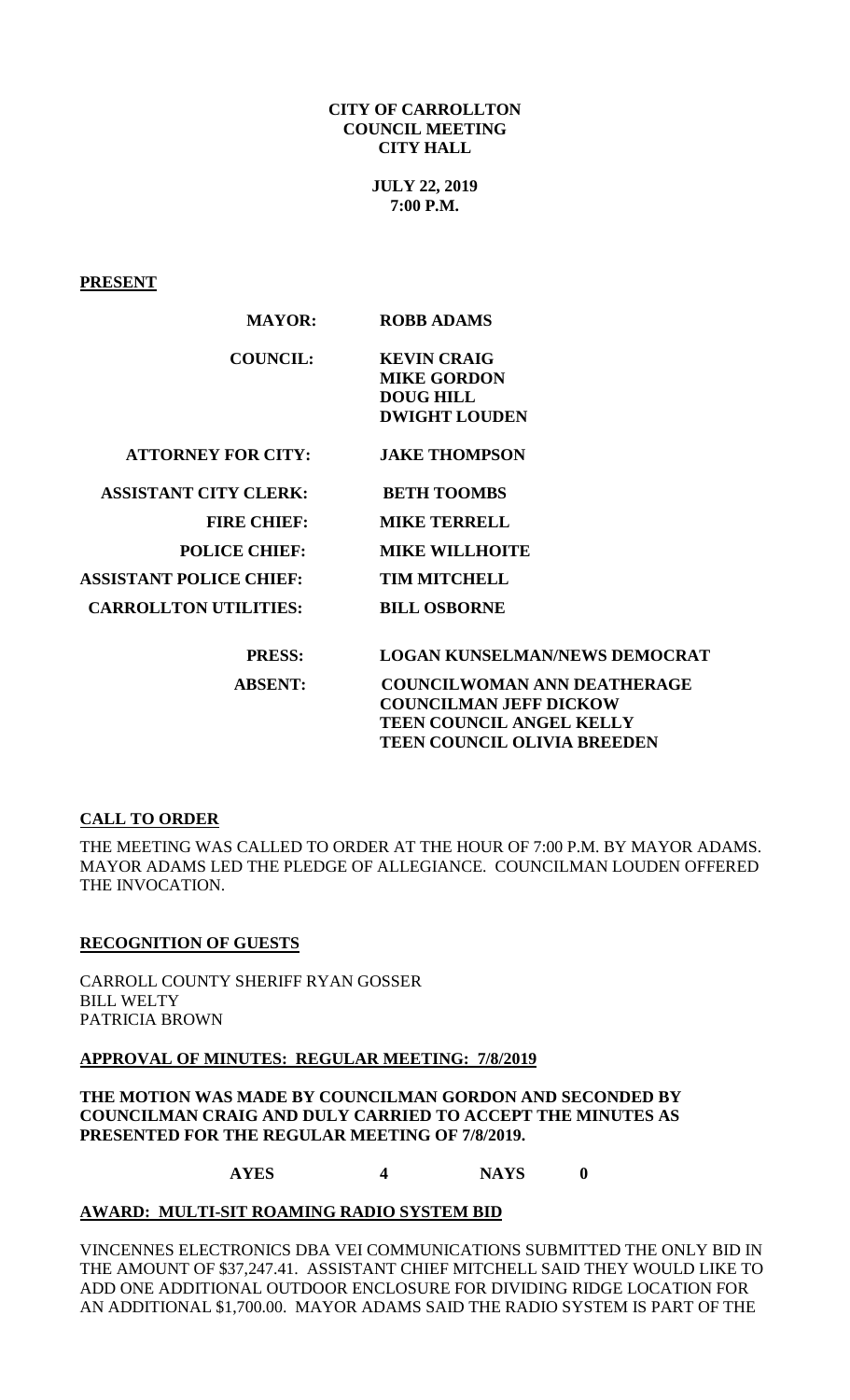911 BUDGET, LISTED UNDER EQUIPMENT. COUNCILMAN CRAIG SAID FISCAL COURT SHOULD BE NOTIFIED OF THE ADDITIONAL ENCLOSURE NEEDED.

**THE MOTION WAS MADE BY COUNCILMAN LOUDEN AND SECONDED BY COUNCILMAN CRAIG AND DULY CARRIED TO ACCEPT THE MULTI-SIT ROAMING RADIO SYSTEM BID FROM VINCENNES ELECTRONICS DBA VEI COMMUNICATIONS IN THE AMOUNT OF \$37,247.41 AND THE ADDITIONAL PURCHASE OF AN OUTDOOR ENCLOSURE FOR \$1,700.00.**

**AYES 4 NAYS 0**

## **1ST READING: ORDINANCE #2019-09: AN ORDINANCE CLOSING UNIMPROVED STREETS AND ALLEYS**

ATTORNEY FOR THE CITY, JAKE THOMPSON, SAID PATRICIA BROWN, PROPERTY OWNER OF PARCELS 14-87 & C1-38-01, WOULD LIKE TO CLOSE UNIMPROVED STREETS AND ALLEYS WITHIN HER PLOT OF LAND. THIS LOCATION ON FOURTH STREET IS IN THE CITY'S ZONING DISTRICT "FLOODPLAIN." STREETS INCLUDED ARE BUTLER, HAWKINS, TAYLOR, AND CLAY. BILL WELTY SAID SHE HAS A POTENTIAL BUYER THAT WOULD LIKE TO KEEP THE AIR STRIP THAT IS ON THE PROPERTY. MR. THOMPSON SAID MS. BROWN, THE PROPERTY OWNER, WOULD HAVE TO PAY THE COST TO RECORD THE STREET AND ALLEY CLOSURES AT THE CLERK'S OFFICE. THERE ARE NO UTILITIES IN THAT AREA.

### **THE MOTION WAS MADE BY COUNCILMAN CRAIG AND SECONDED BY COUNCILMAN LOUDEN AND DULY CARRIED TO HAVE THE 1ST READING OF ORDINANCE #2019-09: AN ORDINANCE CLOSING UNIMPROVED STREETS AND ALLEYS.**

## **AYES 4 NAYS 0**

ATTORNEY FOR THE CITY, JAKE THOMPSON, READ THE ORDINANCE.

SECOND READING WILL BE AT THE REGULAR MEETING ON AUGUST 12TH.

**1ST READING: ORDINANCE #2019-10: AN ORDINANCE GRANTING SPECTRUM MID-AMERICA, LLC LOCALLY KNOWN AS CHARTER COMMUNICATIONS, A NON-EXCLUSIVE FRANCHISE FOR CABLE TELEVISION SYSTEM WITHIN THE CONFINES OF THE CITY OF CARROLLTON FOR A TERM OF TEN (10) YEARS SUBJECT TO THE PROVISIONS CONTAINED HEREIN**

**THE MOTION WAS MADE BY COUNCILMAN GORDON AND SECONDED BY COUNCILMAN HILL AND DULY CARRIED TO HAVE THE 1ST READING OF ORDINANCE #2019-10: AN ORDINANCE GRANTING SPECTRUM MID-AMERICA, LLC LOCALLY KNOWN AS CHARTER COMMUNICATIONS, A NON-EXCLUSIVE FRANCHISE FOR CABLE TELEVISION SYSTEM WITHIN THE CONFINES OF THE CITY OF CARROLLTON FOR A TERM OF TEN (10) YEARS SUBJECT TO THE PROVISIONS CONTAINED HEREIN.**

### **AYES 4 NAYS 0**

ATTORNEY FOR THE CITY, JAKE THOMPSON, READ THE ORDINANCE.

SECOND READING WILL BE AT THE REGULAR MEETING ON AUGUST 12TH

#### **RESOLUTION #2019-14: AUTHORIZING MAYOR TO ENTER INTO SRO AGREEMENT WITH THE CARROLL COUNTY BOARD OF EDUCATION**

ATTORNEY FOR THE CITY, JAKE THOMPSON, READ THE RESOLUTION.

## **THE MOTION WAS MADE BY COUNCILMAN GORDON AND SECONDED BY COUNCILMAN CRAIG AND DULY CARRIED TO ADOPT RESOLUTION #2019-14:**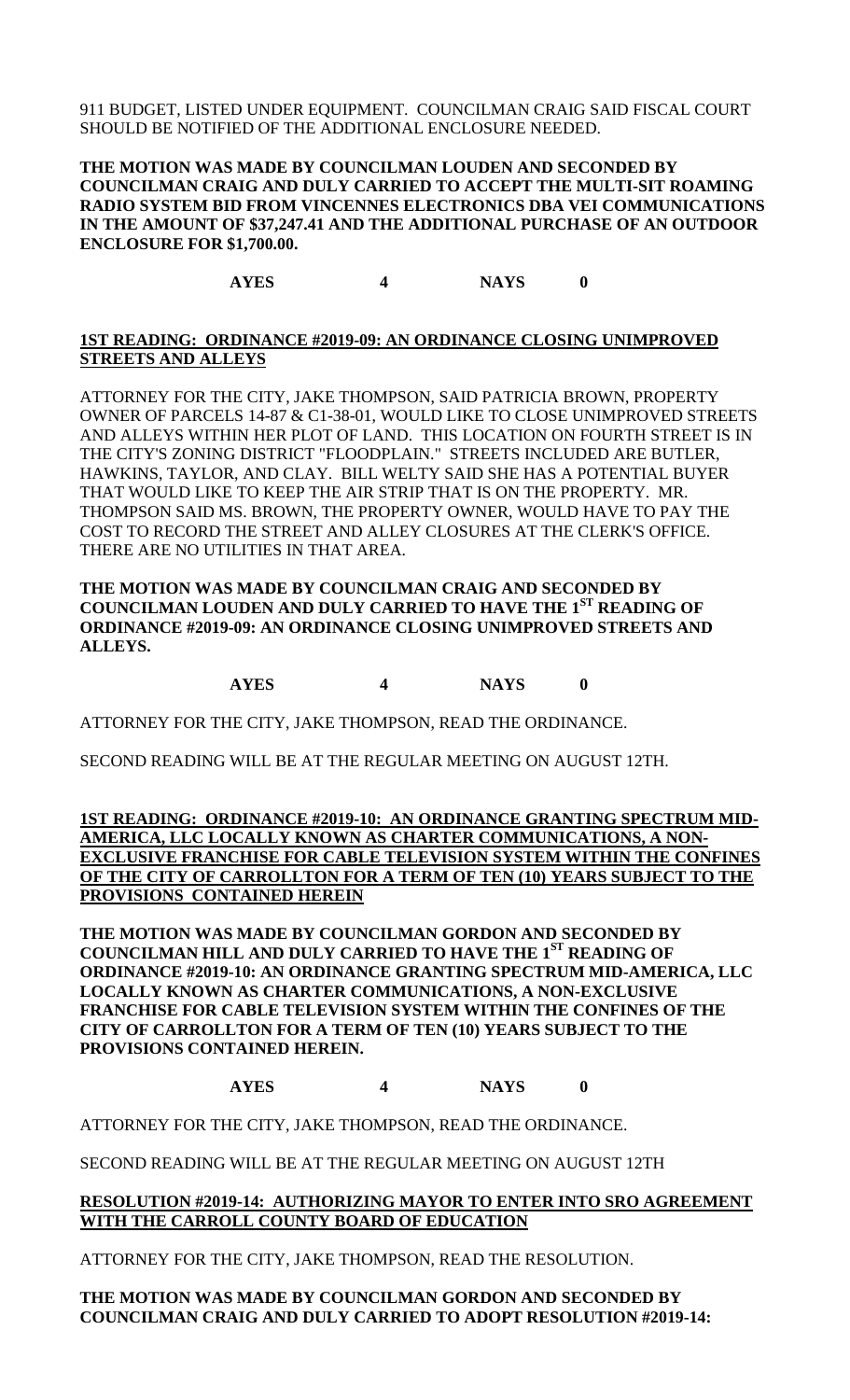### **AUTHORIZING MAYOR TO ENTER INTO SRO AGREEMENT WITH THE CARROLL COUNTY BOARD OF EDUCATION.**

**AYES 4 NAYS 0**

# **SETTING 2019 TAX RATE: INCREASE OF 4% (.01/\$100 ASSESSED VALUE) OR COMPENSATING RATE**

THERE WAS A BRIEF DISCUSSION ABOUT WHETHER OR NOT TO INCREASE THE TAX RATE FROM .308 PER \$100. THE 4% INCREASE WOULD GENERATE APPROXIMATELY \$16,700 ADDITIONAL IN REVENUE FOR THE CITY. MAYOR ADAMS SAID THIS WILL BE DISCUSSED AT NEXT COUNCIL MEETING.

## **STREET CLOSURES: TOBACCO FESTIVAL 9/25/19 - 9/28/19**

THE TOBACCO FESTIVAL COMMITTEE SUBMITTED A REQUEST FOR STREET CLOSURES FOR THE TOBACCO FESTIVAL THAT WIL BE HELD WEDNESDAY, SEPTEMBER 25 THROUGH SATURDAY, SEPTEMBER 28.

**THE MOTION WAS MADE BY COUNCILMAN CRAIG AND SECONDED BY COUNCILMAN GORDON AND DULY CARRIED TO GRANT THE REQUEST TO CLOSE THE REQUESTED STREETS FOR THE TOBACCO FESTIVAL 9/25/19 - 9/28/19.**

**AYES 4 NAYS 0**

## **MUNICIPAL ORDER#2019-04: UPDATING POLICIES AND PROCEDURES**

ATTORNEY FOR THE CITY, JAKE THOMPSON, READ MUNICIPAL ORDER #2019-04.

**THE MOTION WAS MADE BY COUNCILMAN LOUDEN AND SECONDED BY COUNCILMAN CRAIG AND DULY CARRIED TO ADOPT MUNICIPAL ORDER 2019-04: UPDATING POLICIES AND PROCEDURES.**

**AYES 4 NAYS 0**

### **DISCUSSION OF CD RATES**

MAYOR ADAMS SAID HE CHECKED RATES AT THREE LOCAL BANKS FOR THE ADDITIONAL \$100,000 TO BE PUT IN CDS. FARMERS BANK OF MILTON HAD THE BEST RATE OF 2.3% FOR A 2 YEAR CD.

**THE MOTION WAS MADE BY COUNCILMAN CRAIG AND SECONDED BY COUNCILMAN HILL AND DULY CARRIED TO ACCEPT THE 2.3% CD RATE FOR TWO YEARS AT FARMERS BANK OF MILTON.**

**AYES 4 NAYS 0**

### **DISCUSSION OF STREET OPENING PERMITS**

MAYOR ADAMS SAID HE AND RONNIE HAVE DISCUSSED WHAT SHOULD BE DONE ABOUT STREET OPENINGS. BILL OSBORNE HAS TALKED WITH TERRY ROACH AND KALEB NAB. THEY ALL AGREE THAT SAND SHOULD BE UNDER AND OVER THE OPENING. THE ENTIRE HOLE SHOULD BE FILLED WITH FLOW FILL. MAYOR ADAMS SAID TO CONTACT HIM WITH ANY CONCERNS. COUNCILMAN CRAIG SAID WE NEED TO CHECK THE COST OF THE FLOW FILL AND DELIVERY CHARGE.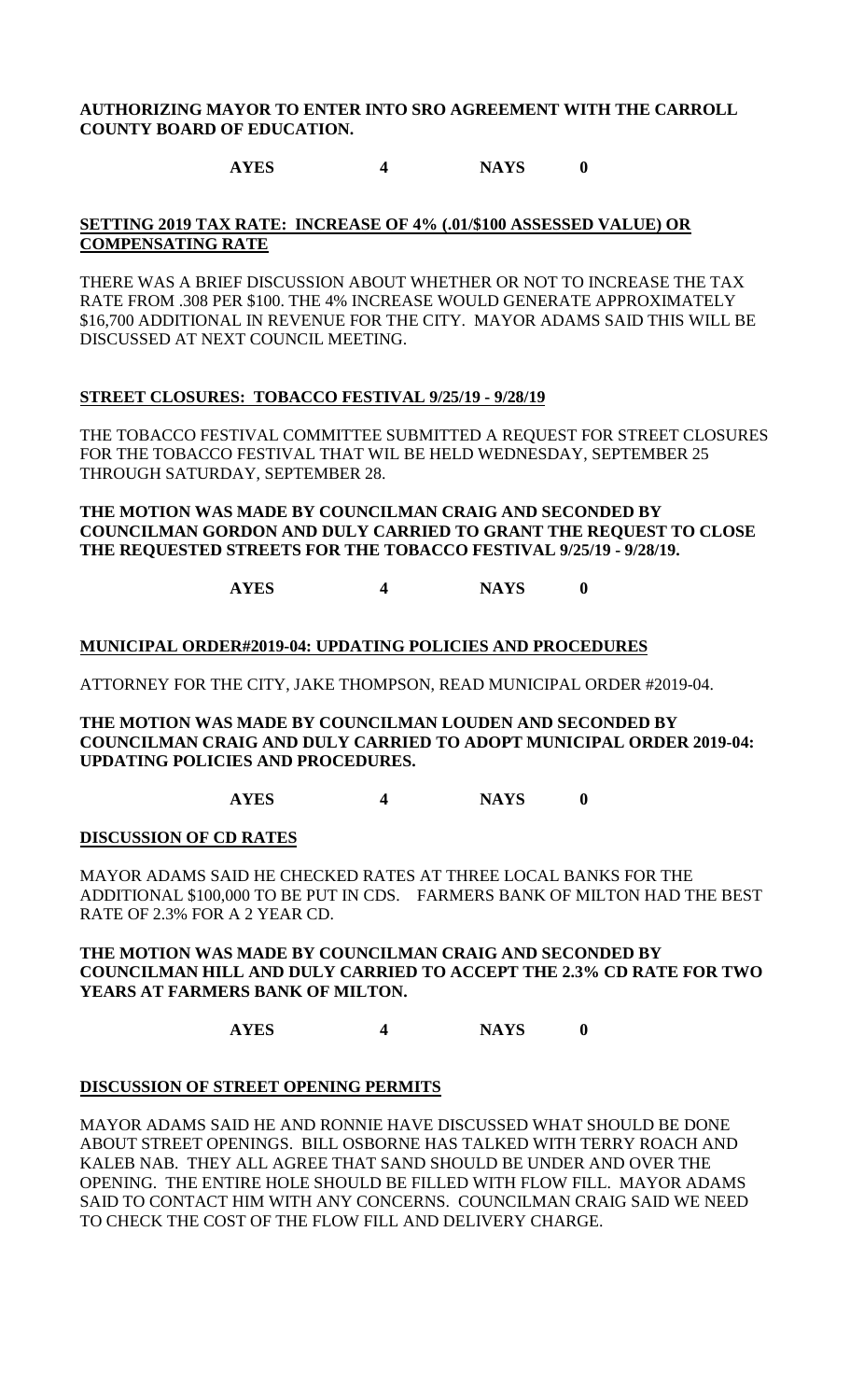### **UNFINISHED BUSINESS**

MAYOR ADAMS INFORMED COUNCIL THAT THE POLICE DEPARTMENT WAS ABLE TO PURCHASE A 2019 FORD EXPLORER FOR \$28,273.00 FROM EARL FLOYD FORD. THIS WAS JUST UNDER THE \$29,999 THAT COUNCIL APPROVED AT THE LAST MEETING.

BIMP WILL BE AT THE SPLASH PARK JULY 29 TO BEGIN THE SIDEWALKS. THE MAYOR RODE THROUGH TOWN LAST WEEK WITH BRIAN TO GO OVER THE PAVING LIST. THE QUOTE ISN'T BACK YET. WE SHOULD HAVE IT BEFORE THE NEXT MEEING.

### **NEW BUSINESS**

### **1ST READING: ORDINANCE #2019-11: AN ORDINANCE AMENDING SEWER RATES FOR CUSTOMERS OF CARROLLTON UTILITIES**

**THE MOTION WAS MADE BY COUNCILMAN GORDON AND SECONDED BY COUNCILMAN LOUDEN AND DULY CARRIED TO HAVE THE 1ST READING OF ORDINANCE #2019-11: AN ORDINANCE AMENDING SEWER RATES FOR CUSTOMER OF CARROLLTON UTILITIES.**

**AYES 4 NAYS 0**

ATTORNEY FOR THE CITY, JAKE THOMPSON, READ THE ORDINANCE.

SECOND READING WILL BE AT THE REGULAR MEETING ON AUGUST 12TH

## **TRASH RECEPTACLES & PICNIC TABLES FOR THE SPLASH PARK**

MAYOR ADAMS HAD PRICING FROM BLUEGRASS RECREATION SALES AND INSTALLATION FOR FOUR 55 GALLON TRASH RECEPTACLES, FOUR 55 GALLON LINERS, FOUR 55 GALLON SOLID BONNETS (LIDS), THREE 46" OCTAGON PORTABLE PICNIC TABLES, AND ONE 46" SQUARE ADA 3-SEAT PICNIC TABLE. TOTAL COST WOULD BE \$6,625.10. THE MAYOR SAID THERE WOULD BE \$8,000 - \$10,000 LEFT IN BUDGET FOR SPLASH PARK AFTER SIDEWALKS.

### **THE MOTION WAS MADE BY COUNCILMAN CRAIG AND SECONDED BY COUNCILMAN GORDON AND DULY CARRIED TO APPROVE THE PURCHASE OF FOUR TRASH RECEPTACLES AND FOUR PICNIC TABLES FOR THE SPLASH PARK.**

**AYES 4 NAYS 0**

### **MAYOR'S REPORT**

MAYOR ADAMS SAID HE PLANS ON SCHEDULING A SENIOR DAY AT THE SPLASH PARK. HE ALSO PLANS TO HAVE A SPECIAL DAY FOR NORTH KEY AND RESIDENTS AT VALLEY HAVEN AND CARROLLTON MANOR.

### **APPROVAL OF ACCOUNTS PAID/PAYABLE 7/10/19 - 7/23/19**

**THE MOTION WAS MADE BY COUNCILMAN GORDON AND SECONDED BY COUNCILMAN HILL AND DULY CARRIED TO APPROVE THE ACCOUNTS PAID/PAYABLE 7/10/19 THROUGH 7/23/19.**

**AYES 4 NAYS 0**

### **COMMENTS:**

**ATTORNEY JAKE THOMPSON: HAS HEARD A LOT OF PEOPLE TALKING HOW NICE THE RIVER WALK IS.** 

**COUNCILMAN CRAIG: FLOWERS NEED TO BE FIXED ALONG RIVER WALK.**